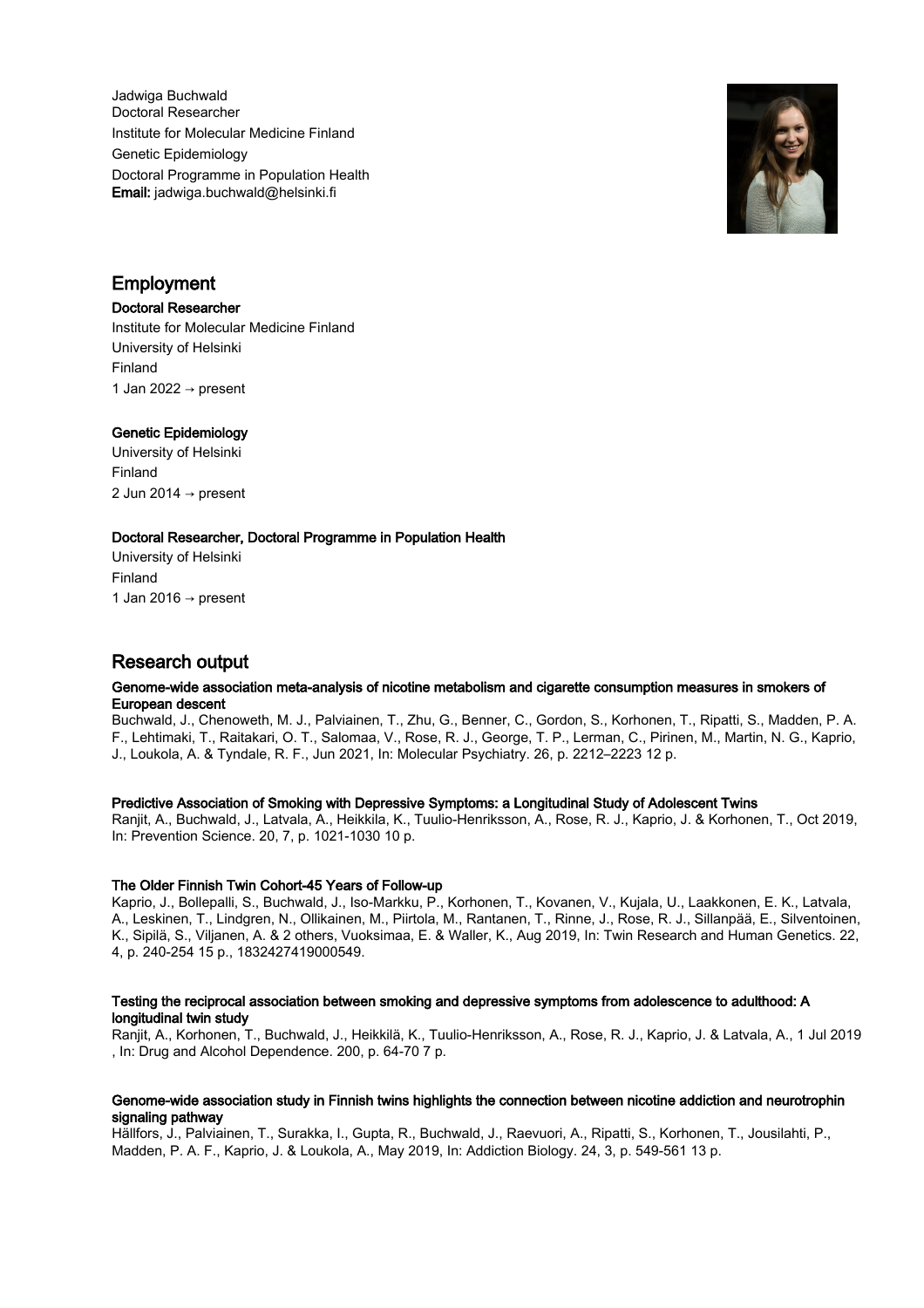### An epigenome-wide association study meta-analysis of educational attainment

Linner, R. K., Marioni, R. E., Rietveld, C. A., Simpkin, A. J., Davies, N. M., Watanabe, K., Armstrong, N., Auro, K., Baumbach, C., Bonder, M. J., Buchwald, J., Friorito, G., Ismail, K., Iurato, S., Joensuu, A., Karell, P., Kasela, S., Lahti, J., McRae, A. F., Mandaviya, P. R. & 51 others, Seppälä, I., Wang, Y., Baglietto, L., Binder, E. B., Harris, S., Hodge, AM., Horvath, S., Hurme, M., Johannesson, M., Latvala, A., Mather, K. A., Medland, S. E., Metspalu, A., Milani, L., Milne, R. L., Pattie, A., Pedersen, NL., Peters, A., Polidoro, S., Räikkönen, K., Severi, G., Starr, J. M., Stolk, L., Waldenberger, M., Eriksson, J. G., Esko, T., Franke, L., Gieger, C., Giles, G., Hagg, S., Jousilahti, P., Kaprio, J., Kähönen, M., Lehtimäki, T., Martin, N. G., van Meurs, J. B., Ollikainen, M., Perola, M., Posthuma, D., Raitakari, O., Sachdev, P. S., Taskesen, E., Uitterlinden, A. G., Vineis, P., Wijmenga, C., Wright, M. J., Relton, C., Davey Smith, G., Deary, IJ., Koellinger, P. & Benjamin, D. J., 8 Dec 2017, In: Molecular Psychiatry. 22, 12, p. 1680-1690 11 p.

### Genetic variants associated with subjective well-being, depressive symptoms, and neuroticism identified through genomewide analyses

Okbay, A., Baselmans, B. M. L., De Neve, J-E., Turley, P., Nivard, M. G., Fontana, M. A., Meddens, S. F. W., Linner, R. K., Rietveld, C. A., Derringer, J., Gratten, J., Lee, J. J., Liu, J. Z., de Vlaming, R., Ahluwalia, T. S., Buchwald, J., Cavadino, A., Frazier-Wood, A. C., Furlotte, N. A., Garfield, V. & 31 others, Geisel, M. H., Gonzalez, J. R., Haitjema, S., Karlsson, R. , van der Laan, S. W., Ladwig, K-H., Lahti, J., van der Lee, S. J., Lind, P. A., Liu, T., Matteson, L., Mihailov, E., Miller, M. B., Minica, C. C., Nolte, I. M., Mook-Kanamori, D., van der Most, P. J., Oldmeadow, C., Qian, Y., Raitakari, O., Rawal, R., Realo, A., Wedenoja, J., Gupta, R., Kajantie, E., Loukola, A., Pulkki-Raback, L., Eriksson, J. G., Kaprio, J., Keltikangas-Jarvinen, L. & LifeLines Cohort Study, Jun 2016, In: Nature Genetics. 48, 6, p. 624-+ 13 p.

### A Genome-Wide Association Study of a Biomarker of Nicotine Metabolism

Loukola, A., Buchwald, J., Gupta, R., Palviainen, T., Hallfors, J., Tikkanen, E., Korhonen, T., Ollikainen, M., Sarin, A-P., Ripatti, S., Lehtimaki, T., Raitakari, O., Salomaa, V., Rose, R. J., Tyndale, R. F. & Kaprio, J., Sep 2015, In: PLoS Genetics. 11, 9, 23 p., 1005498.

### Tehokkaampaa järvien tilan arviointia lineaarisilla sekamalleilla

Buchwald, J., Järvinen, M., Silander, J., Raateland, A., Kettunen, J. & Lehtonen, R., 2015, In: Vesitalous. 2, 56, p. 25-29 5 p.

## Activities

Valtakunnallinen tupakka- ja terveyspäivä Jadwiga Buchwald (Attendee) 23 Jan 2019

### American Society of Human Genetics Meeting 2018

Jadwiga Buchwald (Attendee) 16 Oct 2018 → 20 Oct 2018

American Society of Human Genetics (ASHG) (External organisation)

Jadwiga Buchwald (Member)  $2018 \to 2019$ 

8th Annual Network Meeting of the Nordic EMBL Partnership for Molecular Medicine: Main Meeting Jadwiga Buchwald (Member of organizing committee) 6 Sep 2017 → 7 Sep 2017

8th Annual Network Meeting of the Nordic EMBL Partnership for Molecular Medicine: Young Investigator Meeting (YIM) Jadwiga Buchwald (Chair of organizing committee) 4 Sep 2017 → 5 Sep 2017

### 31st European Meeting of Statisticians

Jadwiga Buchwald (Member of organizing committee) 24 Jul 2017 → 28 Jul 2017